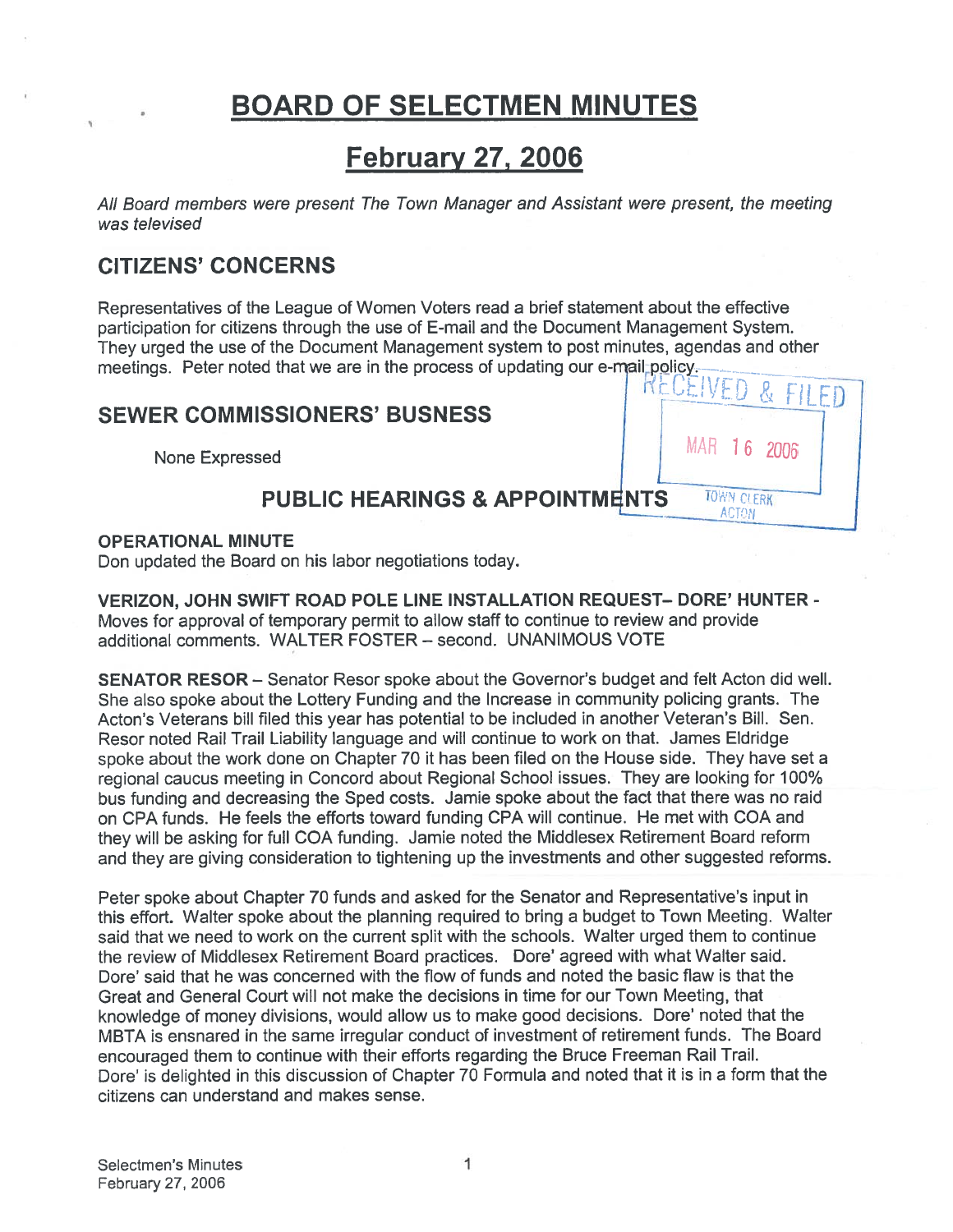Lauren agreed with Walter and Dore'. She attended the rally at the State House and enjoyed it. • Lauren asked what we could do to help them. Pam said that the Board has written letters of suppor<sup>t</sup> and that is helpful.

Andy asked about the funding for Council on Aging and urged them to do any thing they could to increase funding for the elderly.

Jamie asked for <sup>a</sup> letter about the MRB issues and the Board will provide letters.

SITE PLAN SPECIAL PERMIT — #12129105-406 MILL CORNER, LLC, 140 MAIN STREET Walter as Selectman assigned opened the discussion. They are seeking <sup>a</sup> special permit for 6 residential units. 4 Units are allowed by right. The FAR will remain unchanged the foot print or height. It is <sup>a</sup> well known stick style architecture. The adaptive use of the property will strengthen the housing development fabric of South Acton. The homes being located so close to the commuter rail is an example of <sup>a</sup> smart growth project. They project 12 spaces for parking. They want to restore the exterior to its former condition and will open the windows on Main Street which have been closed. They will install dormers on the roof for head room in the bedrooms. They noted that they are not in the district but have spoken with them and gotten feed back. They have discussed the Buy Down program for one of the units with ACHC. Andy asked about run off. The parking lot will use the current catch basin in the Town Right of Way. Lauren applauded their efforts to restore this building. Peter too supported this and was impressed with their submittal packet and noted the HDC's involvement.

Dore' too was delighted that they are taking such an effort. He was happy that they were going to preserve the building and work with town departments.

Walter too spoke about what <sup>a</sup> "Jem" this building is. It will bring life to the village and is esthetic if it turns out the way they have portrayed the development.

Nancy Tavernier spoke about how cooperative the developer has been and is excited about <sup>a</sup> chance to ge<sup>t</sup> <sup>a</sup> small unit. She said they will do every thing they can to move this forward. WALTER FOSTER — Moved to take under advisement. DORE' HUNTER — second. UNANIMOUS VOTE'

TRANSPORTATION ADVISORY COMMITTEE -ELEVATION OF JAMES YARIN - DORE' HUNTER - Moved to appoint James Yarin to <sup>a</sup> full member with <sup>a</sup> term to expire 6/30/09. WALTER FOSTER — second. UNANIMOUS VOTE

TRANSPORTATION ADVISORY COMMITTEE - INTERVIEW, MAUREEN GREER - Dore' asked about her resume. She is was <sup>a</sup> soft ware designer and wants to change her profession and this will be <sup>a</sup> good fit. Lauren spoke about Transportation as <sup>a</sup> multi modal and asked if she had any ideas about improvement around town. She noted pedestrian and biking with the kids on the street that will keep them safe. ANDY MAGEE -Moved to appoint her as an Associate Member to expire June 30, 2006. DORE' HUNTER — second UNANIMOUS VOTE

TRANSPORTATION ADVISORY COMMITTEE — INTERVIEW, HOLLY BEN-JOSEPH Peter asked why she wanted to serve on this committee. She was reading the Beacon and found <sup>a</sup> letter looking for volunteers from the Transportation Advisory Committee. Walter spoke about her interest for the BFRT and connecting the towns. DORE' HUNTER — Moved to appoint Holly Ben-Joseph to Associate Member of the TAC to expire 6/30/06. WALTER FOSTER — second. UNANIMOUS VOTE.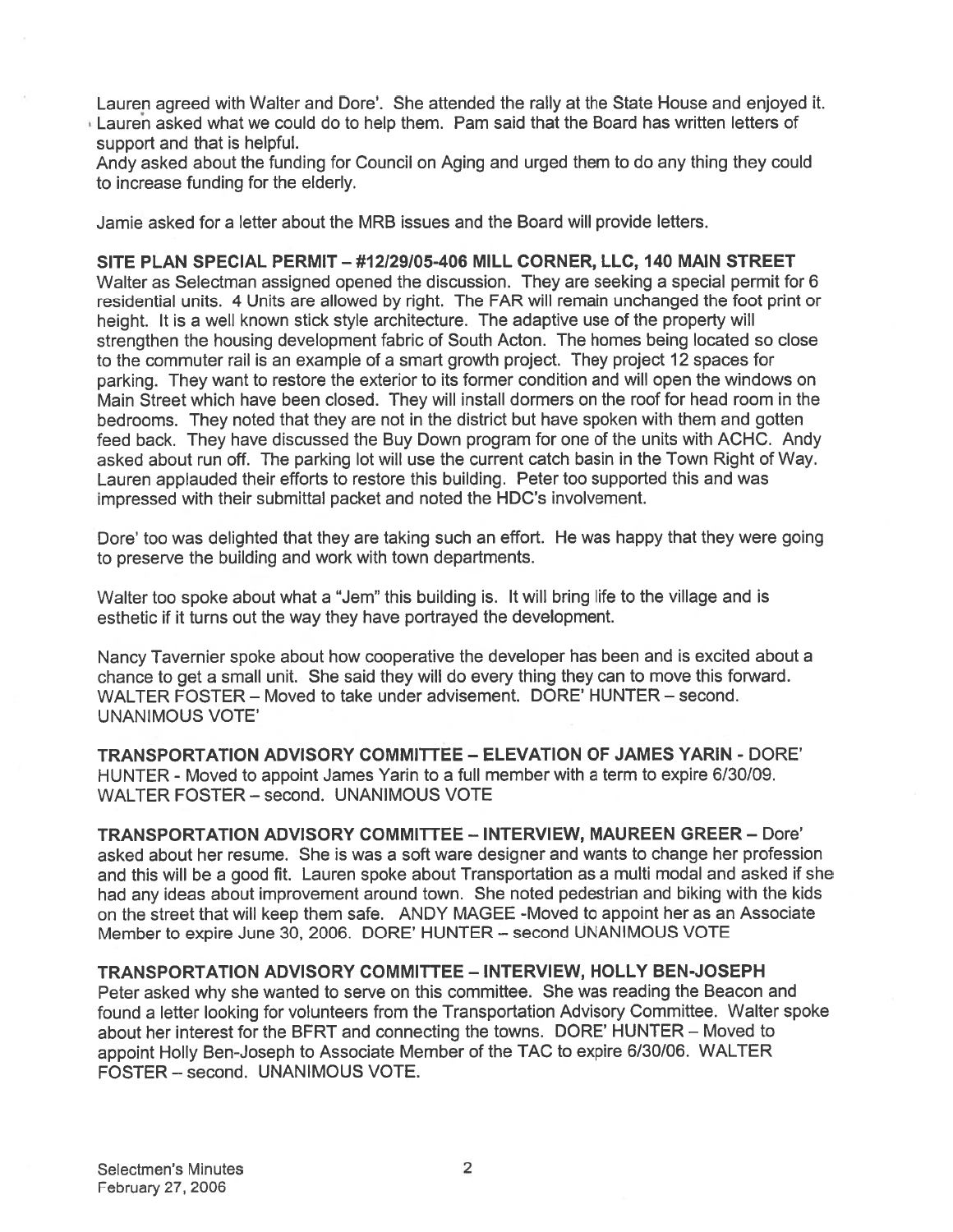### WARRANT ARTICLE REQUEST — ACTON FIREFIGHTERS' RELIEF FUND

Joe Sanduili representing the Fire Fighters requested changes to the Relief Association. He has discussed with Town Counsel and the agreed with this redraft.

The last time an award was made was in the 1950's. Dore' liked Bill Klauer's uses which are acceptable from this fund including any catastrophic injuries to fire fighters. Sandulli noted that Steve Anderson was concerned with the phrasing of these items and suggested we run any changes thru Steve Anderson. Dore' was asked if he would review changes with Don. DORE' HUNTER — Moved to place it on the Warrant. WALTER FOSTER — second. UNANIMOUS VOTE

## SELECTMEN'S BUSINESS

### DRAFT BOARD OF APPEALS RULES AND REGULATIONS 40B

Lauren spoke about the regulations. She feels it will help ZBA in their decision making. It suggested changes to their rules and regulations for small projects. They Board will be trying to tine tune the policy. This presents an incentive from builders to come to town and streamline their projects. Andy had several questions and they discussed his items of concern. It will be referred to Steve Anderson for his review and comments. Peter asked if it was helpful to ge<sup>t</sup> together with ZBA and Counsel to meet with them proposed Rules and Regulation and ask them to consider the items.

#### 2006 WARRANT DISCUSSION

Peter's memo about legal expense reduction will need to be discussed at the next meeting. Peter wanted to talk about Senior Tax Relief as well as what interest we would like to establish. He also spoke about transfer of Funds from NESWC, and whether or not we want it on the warrant. Dore' asked about interest amounts on what is paid when not in tax title and John said 12% it goes up if they go to tax title of 16%. Lauren asked about CPA funding. Andy asked about CPA, Liquor, and Habitat issues. Walter said he wanted to talk about Cultural Council article. Peter raised an issue about whether or we are going to have one article for budget or split up, he will expan<sup>d</sup> on this later this evening. Don wanted to be sure the Board understood the article for the COA Van and extra article to deal with DOR interpretations of Gift and asking for boiler plate items.

DORE' HUNTER Moved to approve all articles with the exception of Articles 3, 7, 15,21,22 30, 32, 34, 37, 38 and 45. WALTER FOSTER — Second. UNANIMOUS VOTE.

The Board later voted to recommend Articles 3, 7, 15, 21, 22, 32, 34 (moved to consent), 37(reduce the volume of pages), 38(shorten article to replace Special Wastes where is appears) and 45. and to remove Article 30).

Walter gave an update on the finalized votes for CPA Funds. CPA approve<sup>d</sup> projects that requesters had come back to CPC asking for less funding. CPC supported these requests and noted the compromise made in the amount requested by several requestors.

Lauren asked if they used <sup>a</sup> check off list to represen<sup>t</sup> the conditions.

Dore' asked to see an electronic version of the finalized warrant so that they can review.

#### FY07 BUDGET DISCUSSION

Peter spoke about the Overtime in the Fire Department. Peter discussed this issue with David Stone. Peter noted he discussed the legal budget; it will stay at its current level.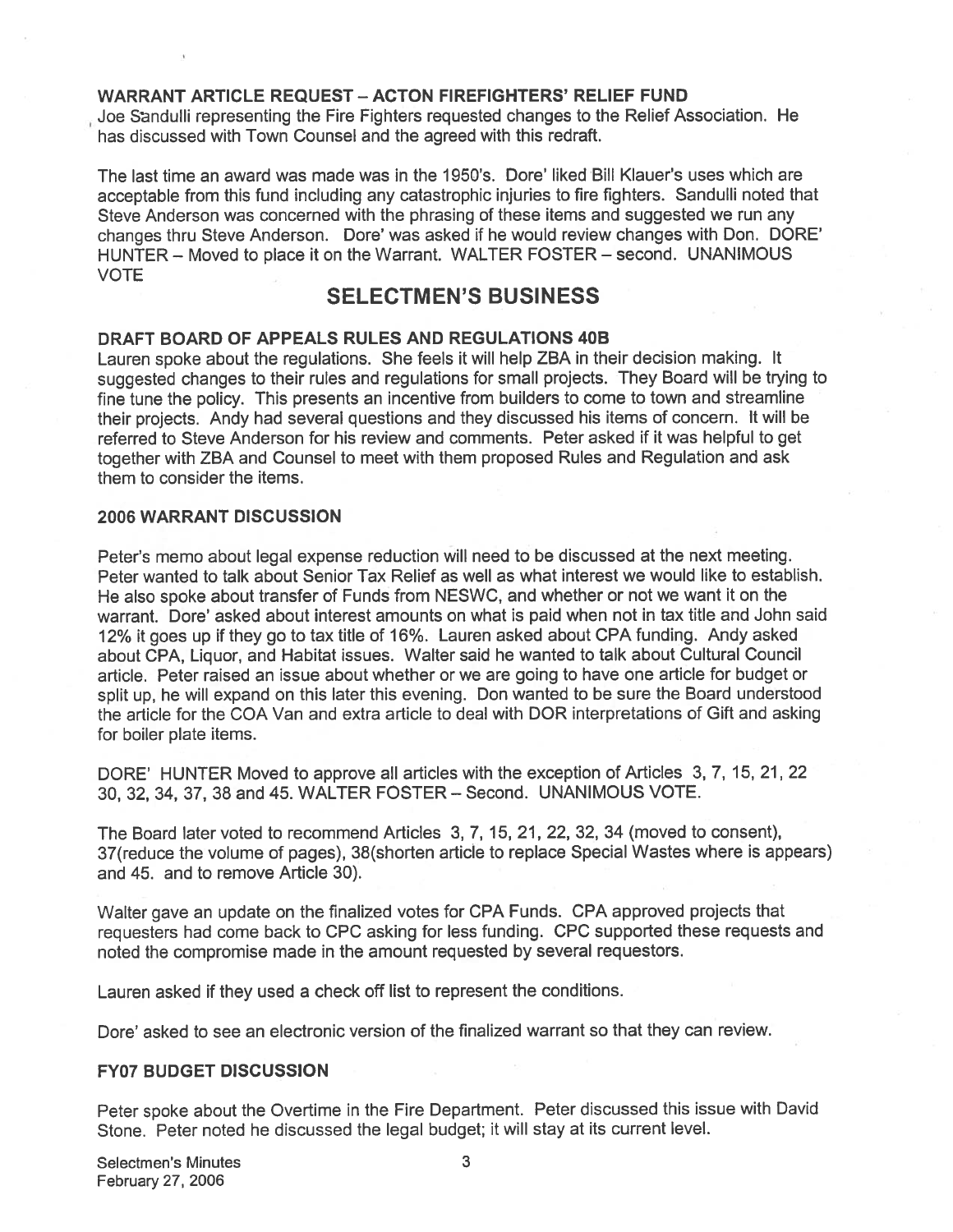Peter asked if we could find some money in the operational budget to fund the COA van.

Peter said we should make <sup>a</sup> \$100,000 cut in Fire Department Overtime. Peter asked if we were going to improve the service or stay the same. Currently with the four additional firefighters we free up \$200-250,000.

Walter would be willing to go to the \$100,000 cut. Lauren noted this is an issue of safety and lives. She felt the chief made <sup>a</sup> goo<sup>d</sup> argumen<sup>t</sup> for this money. She did not want the public to be affected and she wanted to suppor<sup>t</sup> the overtime money of \$100,000 and if not that it be used for some other safety project.

Dore' felt that we have been running light, the Firefighters are now released from dispatching and are in the fire house.

Herman Kabakoff of the Finance Committee agreed with Peter's memo. If overtime is cut by \$100,000. The Finance Committee may suppor<sup>t</sup> the cut.

Andy asked if there was room for compromise. Peter propose<sup>d</sup> <sup>a</sup> different type of compromise, let's look at this for <sup>a</sup> couple of months and see what coverage we are getting. <sup>A</sup> decision could be made under bottom line budget once the issue is reviewed. Dore' agreed and added that some increased pressure to control Overtime was implemented and see what happens. It was noted that we need to see some sort of incentive to improve. Peter noted it is the sense that this is an issue we need to look at and make adjustments down the road. Walter echoed Dore's view and that he wanted to see some savings. Dote' asked about getting bi weekly reports on how the time is used so we can track the use.

Peter spoke about the Legal Budget, \$628,000 with <sup>a</sup> \$50,000 cut which could be used to <sup>p</sup>lug the hole on the COA Van or buy <sup>a</sup> truck. He does not think we will spend this much money next year. He will support the \$50,000 cut bringing it back to level funding. Dore' was inclined to pull the money and pu<sup>t</sup> it in the Van. WALTER FOSTER — Moved to suppor<sup>t</sup> the \$50,000 reduction in Legal Services. He wanted to use the money to fund the COA van DORE' HUNTER — Second. UNANIMOS VOTE

Peter asked if we should fold the truck and new employee in to one article. Lauren said it is separated and was ok leaving it separate. Peter wanted these articles first and let the voters know we had adjusted out budget to suppor<sup>t</sup> these items. The presenter of the Budget notify what we will fund if these items fail.

ACHC REQUEST FOR APPROVAL OF EXPENDITURE FROM COMMUNITY HOUSING PROGRAM FUND — BUY DOWN FUND — Peter felt it was <sup>a</sup> good program and makes sense to start the process now to set up <sup>a</sup> program in Acton — DORE' HUNTER — Moved to approve and to also be sure we are in compliance with the bid laws. WALTER FOSTER — second. UNANIMOUS VOTE.

BOY SCOUT OF HONOR, ADAM MARGOLIS, EAGLE SCOUT COURT OF HONOR - Lauren Rozenzweig will attend on behalf of the Board

ELECTION OFFICERS THAT THEY HAVE NOT RESPONDED - The Board will wait to see if any one comes forward from the Democratic and Republican Town Committee.

#### OTHER BUSINESS

Lauren spoke about the Commuter Rail Task Force meeting this Wednesday.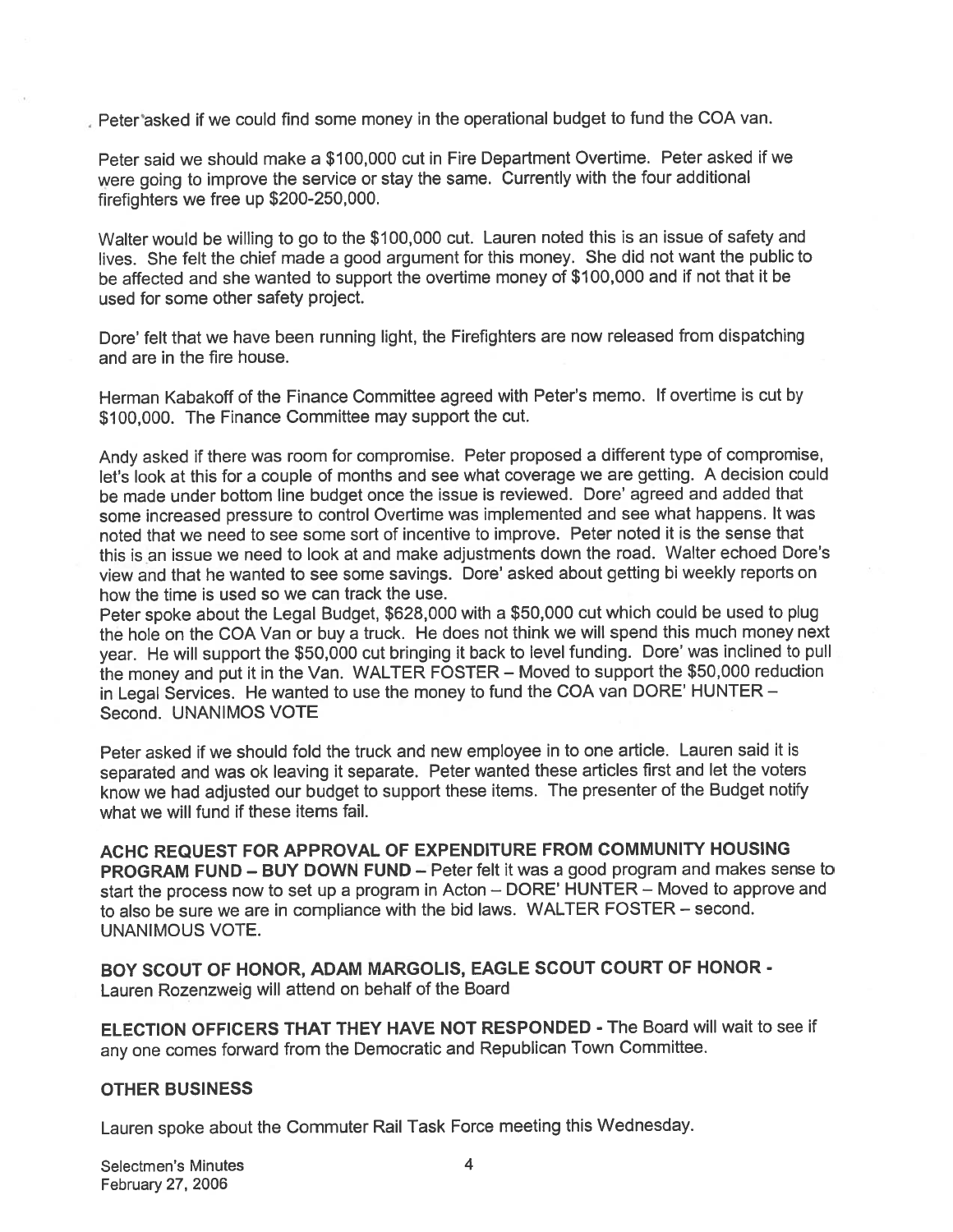. Dore"updated the latest meeting of MBTA. Things are not progressing well. They will be selling properties and noted the T's Pension Fund has been in similar circumstances as ours.

The Board was concerned that Mr. Berger, Exchange Hall owner, has not come forward to let us know what is going on as there is interest in this area.

Peter reported on the Acton Health Trust and we will have an addition of over \$500,000 in fund balance if all goes well the remainder of the year.

## CONSENT AGENDA

DORE' HUNTER — Moved to Approve — LAUREN ROSENZWEIG recused herself from #17 ANDY MAGEE - second. 4 in favor, and 1 abstention Motion Passes

## TOWN MANAGER'S REPORT

No Report

## EXECUTIVE SESSION

DORE' HUNTER- Moved to go into Executive Session to discuss collective bargaining. ROLL CALL TAKEN, All members AYE. The Board adjourned into Executive Session only to adjourn.

Christine Joyce

DATE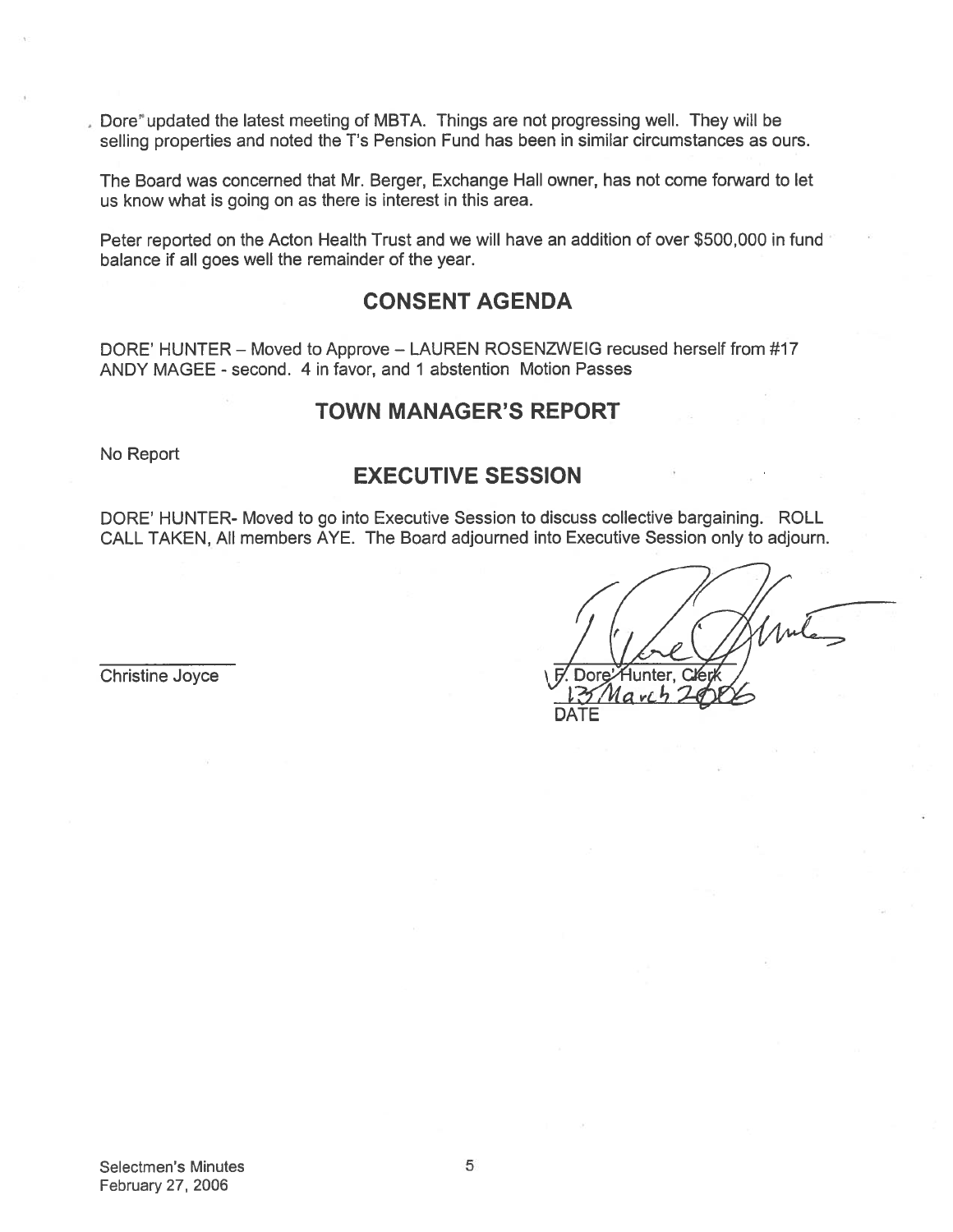# BOARD OF SELECTMEN AGENDA

## February 27, 2006

# Francis Faulkner Hearing Room Acton Town Hall ) 7:00 P.M.

L



- II SEWER COMMISSIONERS' BUSNESS
- III PUBLIC HEARINGS & APPOINTMENTS
- 1. 7:05 OPERATIONAL MINUTE The Town Manager will give the Board <sup>a</sup> brief update on various topics.
- 2. 7:10 VERIZON REQUEST FOR PLACEMENT OF AN AERIAL CABLE ON JOHN SWIFT ROAD - Enclosed please find materials in the subject regard, for Board consideration.
- 3. 7:15 SENATOR PAMELA RESOR— Senator Resor will be in to brief the Board on various subjects.
- 4. 7:45 SITE PLAN SPECIAL PERMIT # 12129105-406, MILL CORNER LLC, 140 MAIN STREET — Enclosed please find materials in the subject regard, for Board consideration.
- 5. 8:10 INTERVIEW, TRANSPORTATION ADVISORY COMMITTEE, ASSOCIATE POSITION, MAUREEN GREER — Enclosed please find materials in the subject regard, for Board consideration.
- 6. 8:25 INTERVIEW, TRANSPORTATION ADVISORY COMMITTEE, ASSOCIATE POSITION, HOLLY BEN-JOSEPH — Enclosed please find materials in the subject regard, for Board consideration.
- 7. 8:40 WARRANT ARTICLE REQUEST, ACTON FIREFIGHTERS' RELIEF FUND Trustees of both the current Relief Funds will explain their requested Warrant Article, for Board consideration.

## IV SELECTMEN'S BUSINESS

- 8. DRAFT BOARD OF APPEALS RULES AND REGULATIONS Enclosed please find materials in the subject regard, for Board consideration.
- 9. 2006 WARRANT DISCUSSION Enclosed please find materials in the subject regard, for Board consideration.

### 10. FY07 BUDGET DISCUSSION

Enclosed please find materials in the subject regard, for Board consideration.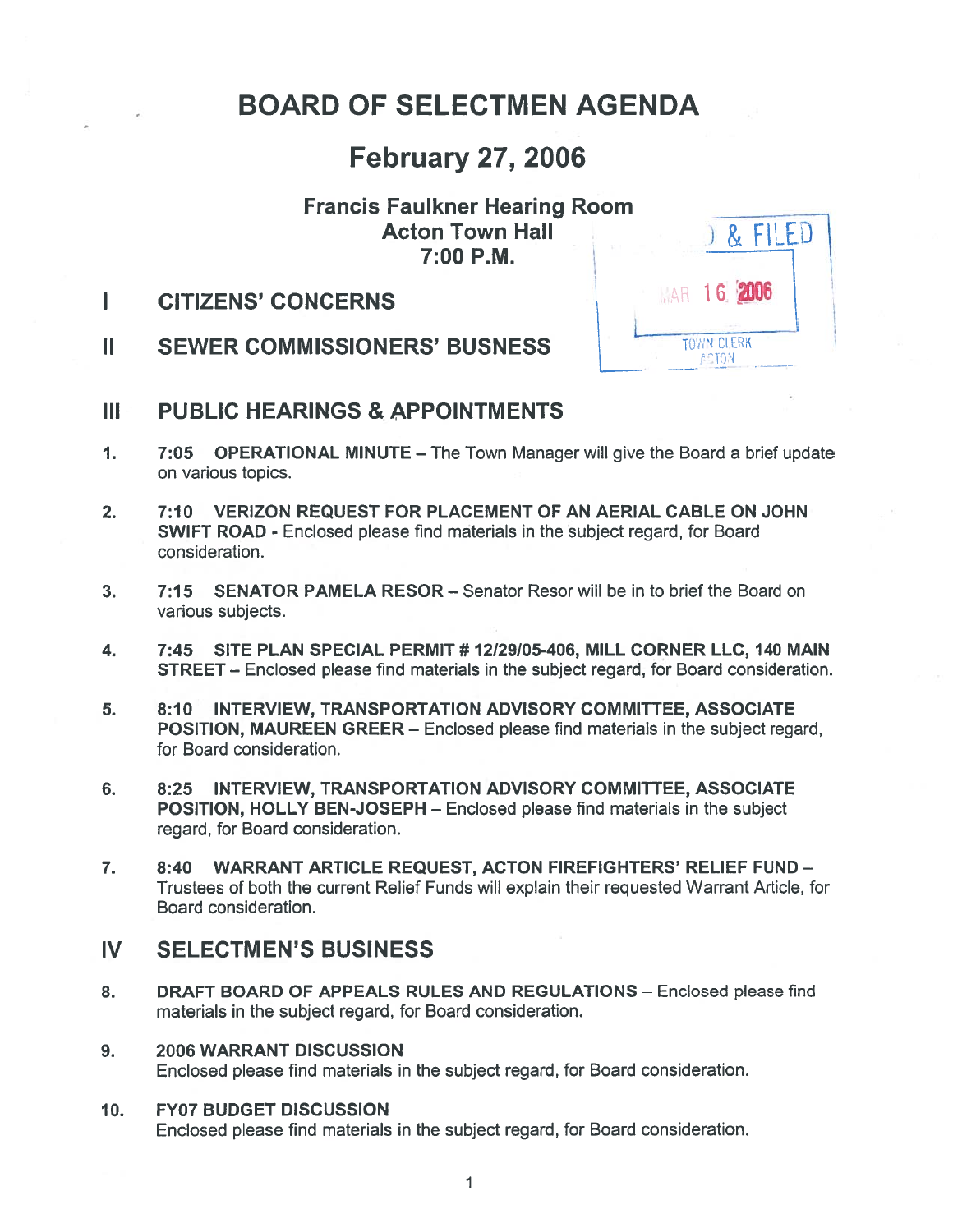- 11. ACHC REQUEST FOR APPROVAL OF EXPENDITURE FROM COMMUNITY HOUSING PROGRAM FUND — Enclosed please find materials in the subject regard, for Board consideration.
- 12. BOY SCOUT COURT OF HONOR, ADAM MARGOLIS Enclosed please find materials in the subject regard, for Board assignment.
- 13. OTHER BUSINESS
- VI CONSENT AGENDA
- 14. IDIOSYNCRASY FUND RAISER Enclosed please find materials in the subject regard, for Board consideration.
- 15. DRAFT DECISION, SITE PLAN SPECIAL PERMIT, #10/27/05-405, BRAVERY REALTY TRUST, 144 GREAT ROAD — Enclosed please find materials in the subject regard, for Board consideration.
- 16. POLE RELOCATION, BOSTON EDISONNERIZON, BRABROOK ROAD Enclosed please find materials in the subject regard, for Board consideration. (NO HEARING IS REQUIRED)
- 17. SETTLEMENT AGREEMENT Enclosed please find confidential materials related to settlement terms, for Board consideration.
- 18. MMA LETTER TO END LOTTERY DIVERSION Enclosed please find materials in the subject regard, for Board consideration.
- 19. ACCEPT GIFT, WORKERS' CREDIT UNION Enclosed please find <sup>a</sup> gift in the amount of \$500 from Workers' Credit Union for concert sponsorship, for Board acceptance.
- 20. ACCEPT GIFT, THE INN AT ROBBINS BROOK, ACTON ASSISTED LIVING, LLC. Enclosed please find <sup>a</sup> gift in the amount of \$250.00 from The Inn at Robbins Brook, to be used for the Annual Easter Egg Hunt, for Board acceptance.

## VII TOWN MANAGER'S REPORT

## VIII EXECUTIVE SESSION

### ADDITIONAL INFORMATION

Enclosed please find additional correspondence that is strictly informational and requires no Board action.

### FUTURE AGENDAS

To facilitate scheduling for interested parties, the following items are scheduled for discussion on future agendas. This IS NOT <sup>a</sup> complete Agenda.

| March 13 & 27 | <b>April Annual Town Meeting</b> |
|---------------|----------------------------------|
|               |                                  |
|               |                                  |